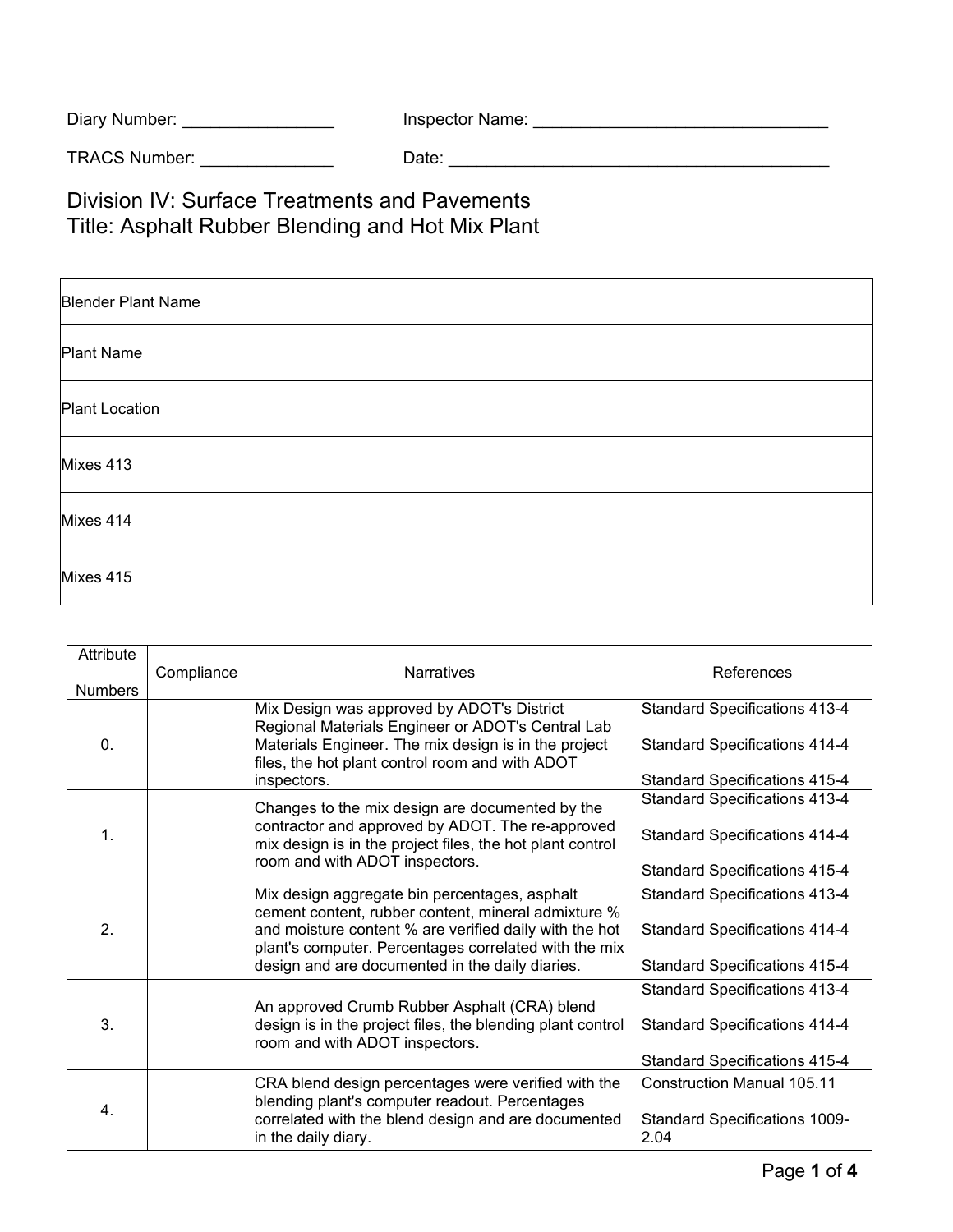| 5.  |                                                                                                           | The certificate of compliance was submitted for the                                                                                                                 | Special Provisions 106.05                       |
|-----|-----------------------------------------------------------------------------------------------------------|---------------------------------------------------------------------------------------------------------------------------------------------------------------------|-------------------------------------------------|
|     | asphalt cement (performance grade PG).                                                                    | Standard Specifications 1005-1                                                                                                                                      |                                                 |
| 6.  |                                                                                                           | If mineral admixture was used, the project verified it<br>was on the Approved Materials Source List. Mineral<br>admixture is Portland Cement I or II, Blended       | <b>Construction Manual 105.11</b>               |
|     | Hydraulic Cement Type "IP" or Hydrated Lime. The<br>date of verification was recorded in the daily diary. | Materials Practice and<br>Procedure Directives 13a 2.4                                                                                                              |                                                 |
| 7.  |                                                                                                           | The certificate of compliance is submitted for the<br>crumb rubber and matches the identification on the<br>crumb rubber containers.                                | <b>Standard Specifications 1009-</b><br>2.01(B) |
| 8.  |                                                                                                           | The required inspection and testing standards are<br>available to technicians.                                                                                      | <b>Standard Specifications 413-4</b>            |
|     |                                                                                                           |                                                                                                                                                                     | AASHTO M-156                                    |
| 9.  |                                                                                                           | The plant belt scales and meters have been<br>calibrated and were documented in the daily diary.                                                                    | <b>Construction Manual 105.11</b>               |
|     |                                                                                                           |                                                                                                                                                                     | <b>Standard Specifications 403-2</b>            |
| 10. |                                                                                                           | The platform truck scales and/or silo load cells are<br>certified every 365 days, or after being moved to a<br>new location. Platform truck scales and/or silo load | <b>Construction Manual 105.11</b>               |
|     |                                                                                                           | cells dates were documented in the daily diary.                                                                                                                     | <b>Standard Specifications 109.01</b>           |
|     |                                                                                                           |                                                                                                                                                                     | <b>Construction Manual 105.11</b>               |
| 11. |                                                                                                           | 413 and 414 ONLY: Before beginning production,<br>cold feed was calibrated and recorded in the daily                                                                | <b>Standard Specifications 413-</b><br>6.03     |
|     |                                                                                                           | dairies.                                                                                                                                                            | <b>Standard Specifications 414-</b><br>6.03     |
| 12. |                                                                                                           | The mineral admixture positive signal system is<br>verified at the beginning of the project and<br>documented in a daily diary (operating properly:                 | <b>Construction Manual 105.11</b>               |
|     |                                                                                                           | mixing automatically stops if mineral admixture is not<br>being introduced).                                                                                        | <b>Standard Specifications 403-2</b>            |
| 13. |                                                                                                           | Adequate dry storage is provided for the mineral                                                                                                                    | AASHTO M 156-4.3                                |
|     |                                                                                                           | admixture.                                                                                                                                                          | <b>Standard Specifications 403-2</b>            |
| 14. |                                                                                                           | 414 mix: Aggregate is wet with free moisture on<br>surface just prior to mixing. The Engineer may<br>require a moisture content up to 1-1/2 percent above           | <b>Construction Manual 105.11</b>               |
|     |                                                                                                           | the combined water absorption and document in the<br>daily hot plant report.                                                                                        | Special Provisions 403-2                        |
| 15. |                                                                                                           | There is an automatic plant shutoff when any                                                                                                                        | AASHTO M 156-6.2.3                              |
|     |                                                                                                           | aggregate bin becomes empty.                                                                                                                                        | <b>Standard Specifications 403-2</b>            |
|     |                                                                                                           |                                                                                                                                                                     | <b>Standard Specifications 413</b>              |
| 16. |                                                                                                           | The stock piles are managed to prevent<br>contamination and segregation. Stock piles are<br>checked before and during production.                                   | <b>Standard Specifications 414</b>              |
|     |                                                                                                           |                                                                                                                                                                     | <b>Standard Specifications 415</b>              |
| 17. |                                                                                                           | The bins are loaded properly with adequate<br>bulkheads provided to prevent overflowing into<br>adjacent bins.                                                      | <b>Standard Specifications 403-2</b>            |
|     |                                                                                                           | The bituminous material (asphalt rubber) is controlled                                                                                                              |                                                 |
| 18. |                                                                                                           | by an automated system fully integrated with the<br>controls for the mineral aggregate and mineral<br>admixture.                                                    | <b>Standard Specifications 403-2</b>            |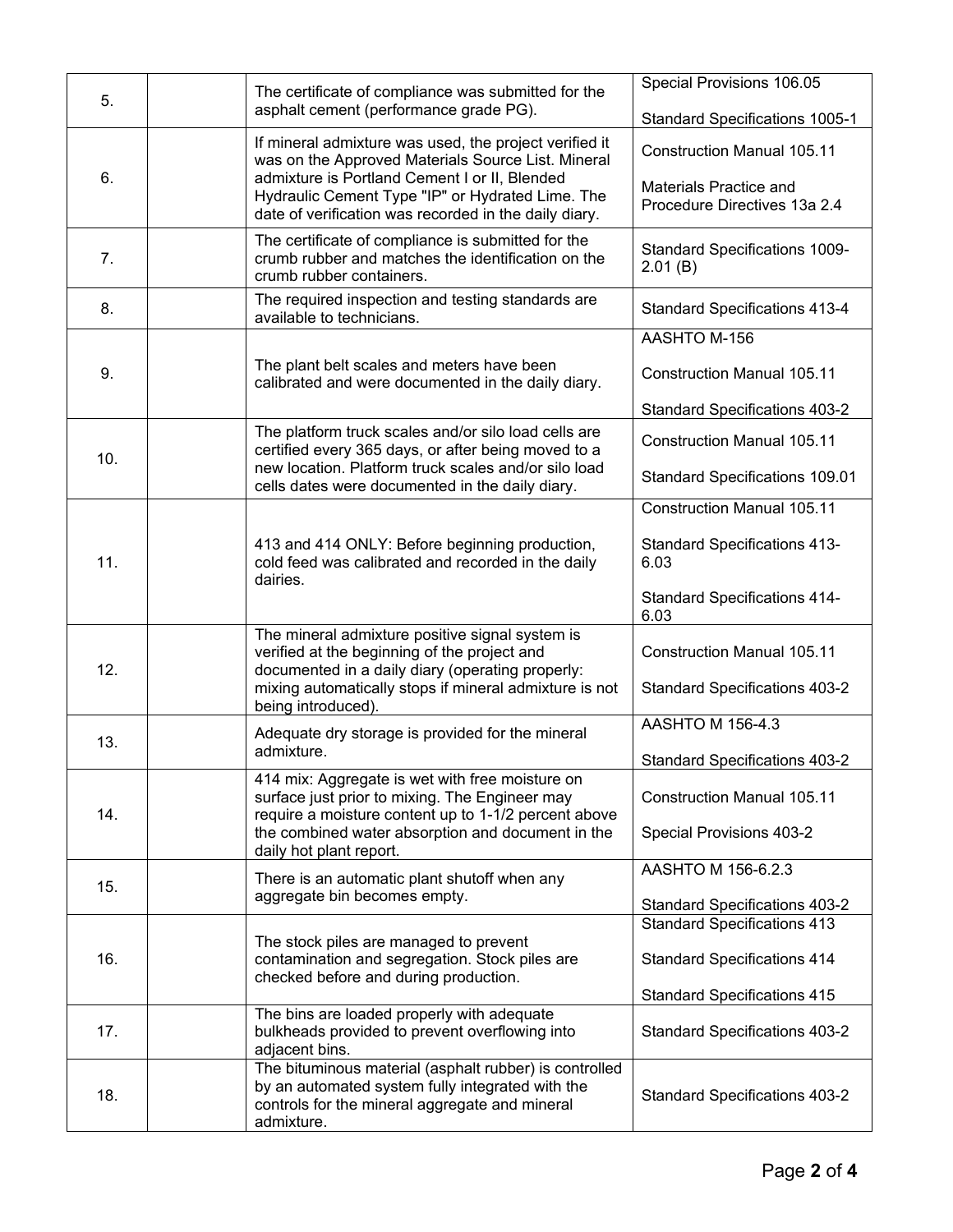| 19. | The pyrometer reading is verified with a certified<br>temperature gun to assure its accuracy and a report<br>is submitted to the Engineer in the daily hot plant<br>report.                                                                                                                                                        | <b>Standard Specifications 403-2</b>                                      |
|-----|------------------------------------------------------------------------------------------------------------------------------------------------------------------------------------------------------------------------------------------------------------------------------------------------------------------------------------|---------------------------------------------------------------------------|
|     |                                                                                                                                                                                                                                                                                                                                    | <b>Construction Manual 105.11</b>                                         |
| 20. | The mix temperature does not exceed 350 degrees<br>at the dryer/mixer discharge. Checked at least once                                                                                                                                                                                                                             | <b>Standard Specifications 413</b>                                        |
|     | per shift and recorded in the daily diary.                                                                                                                                                                                                                                                                                         | <b>Standard Specifications 414</b>                                        |
|     |                                                                                                                                                                                                                                                                                                                                    | <b>Standard Specifications 415</b>                                        |
| 21. | At the addition of the rubber into the asphalt cement,<br>the temperature is between 350 and 400 degrees F.<br>Checked at least once per shift and recorded in the                                                                                                                                                                 | <b>Construction Manual 105.11</b><br><b>Standard Specifications 1009-</b> |
|     | daily diary.                                                                                                                                                                                                                                                                                                                       | 3.01                                                                      |
| 22. | The crumb rubber is protected from moisture<br>(excessive moisture content can cause rapid foaming<br>and boil over of the asphalt rubber binder) as per the<br>manufacturer's requirements.                                                                                                                                       | Manufacturer's Requirement                                                |
| 23. | The times, dates, amount of crumb rubber<br>(expressed as percent by the weight of the asphalt<br>cement) and temperatures of each batch of asphalt<br>rubber are continually monitored and documented by<br>the Contractor from beginning of blending until the<br>batch is used and documented in the daily hot plant<br>report. | <b>Standard Specifications 1009-</b><br>2.02                              |
| 24. | The proportions of ground rubber and asphalt cement<br>are within design (a minimum of 20% crumb rubber<br>by the weight of the asphalt cement.)                                                                                                                                                                                   | <b>Standard Specifications 1009-</b><br>3.02                              |
| 25. | The times and results of the Contractor's viscosity<br>tests, for each batch of asphalt rubber, are<br>documented in the daily hot plant report and on file at<br>the hot plant.                                                                                                                                                   | <b>Standard Specifications 1009-</b><br>3.02                              |
| 26. | The Contractor shall test viscosity of the asphalt<br>rubber in each batch by the use of a rotational<br>viscometer, in accordance with ASTM 7741.                                                                                                                                                                                 | Special Provisions 1009-3.01                                              |
| 27. | The asphalt rubber is maintained at temperatures<br>between 325 and 375 degrees F in the reaction tank<br>and continually mixed for at least one hour prior to<br>use. Recorded in the hot plant report.                                                                                                                           | <b>Standard Specifications 1009-</b><br>3.01                              |
| 28. | When the asphalt rubber is held more than 10 hours,<br>and allowed to cool, it must be gradually reheated to<br>a temperature between 325 and 375 degrees F<br>before application (cooling and reheating is allowed<br>only once).                                                                                                 | <b>Standard Specifications 1009-</b><br>3.02                              |
|     | Asphalt rubber content is measured by the Contractor                                                                                                                                                                                                                                                                               | <b>Standard Specifications 413</b>                                        |
| 29. | with a nuclear gauge a minimum 4 times/per shift as<br>per Ariz test 421 for 413 and 414. For 415 use Ariz<br>Test 427 or other approved method. ADOT must                                                                                                                                                                         | <b>Standard Specifications 414</b>                                        |
|     | observe and document in the hot plant report.                                                                                                                                                                                                                                                                                      | <b>Standard Specifications 415</b>                                        |
|     |                                                                                                                                                                                                                                                                                                                                    | AASHTO M 156                                                              |
| 30. | Adequate and safe stairways (if applicable) are<br>provided to permit easy and safe access to obtain the<br>material samples.                                                                                                                                                                                                      | OSHA 1926-1052                                                            |
|     |                                                                                                                                                                                                                                                                                                                                    | <b>Standard Specifications 403-2</b>                                      |